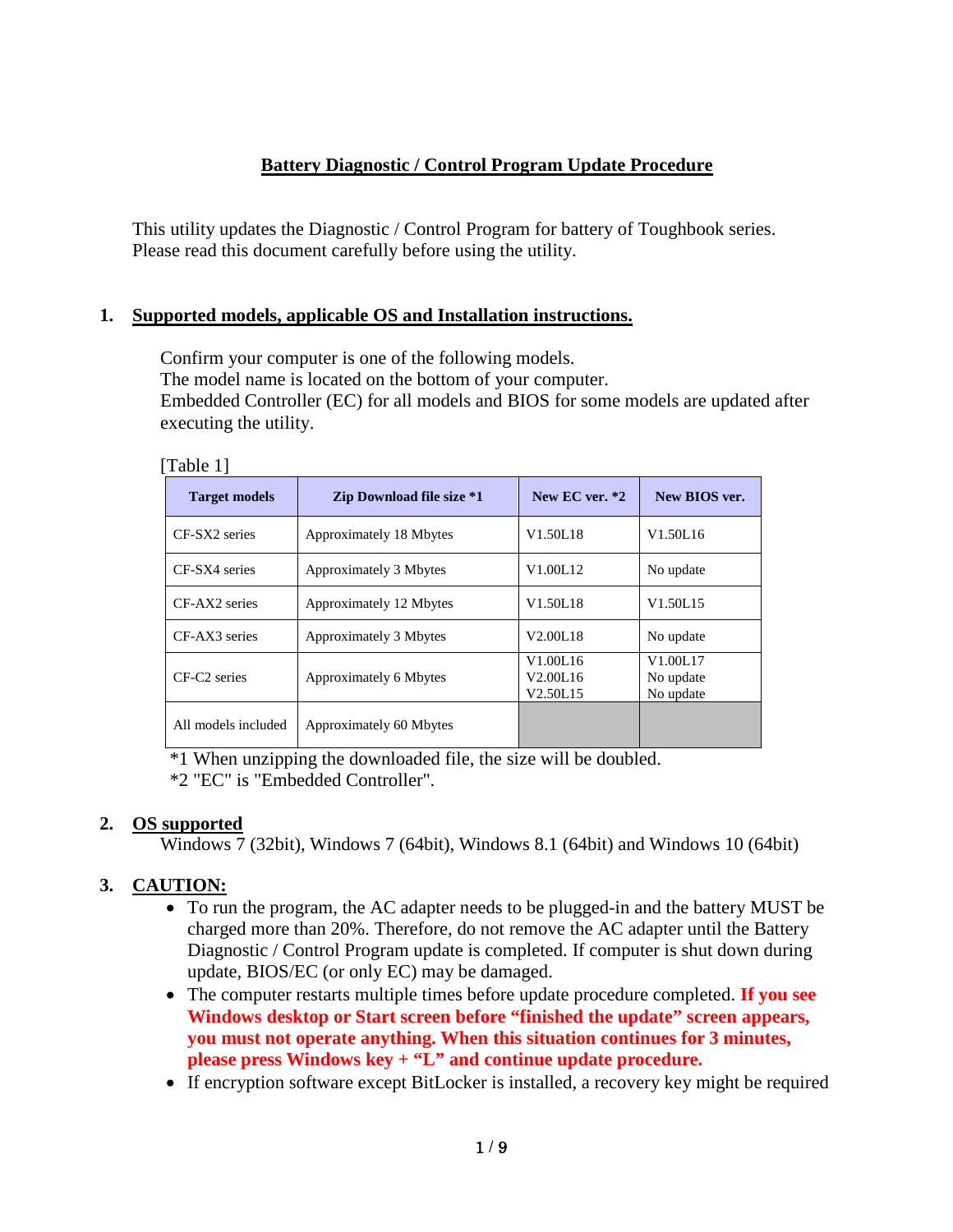at the first time you boot up the computer after update. Please prepare it in advance.

- Back up important data to other media or an external hard disk before executing the utility.
- Remove USB storage.
- Economy mode (ECO) setting (charge 80% limit setting) will be disabled by applying this program. As for CF-C2 series, the battery is controlled and functions regardless of the

'Environment' setting.

- Your computer will restart after the program is completed. Since you need to input BIOS password and/or confirm a result dialog, please be not away from computer while it is running.
- If BIOS/EC version is "V \*\*\* L \*\*\* M \*\*\*", M \*\*\* means a customized BIOS/EC. Since we provide Battery Diagnostic / Control Program Update Utility for customized version of BIOS/EC, please contact with our sales person.

## **4. Instructions**

### **(Step1) Download the software.**

(1) Access to reserved URL by browser and download the software.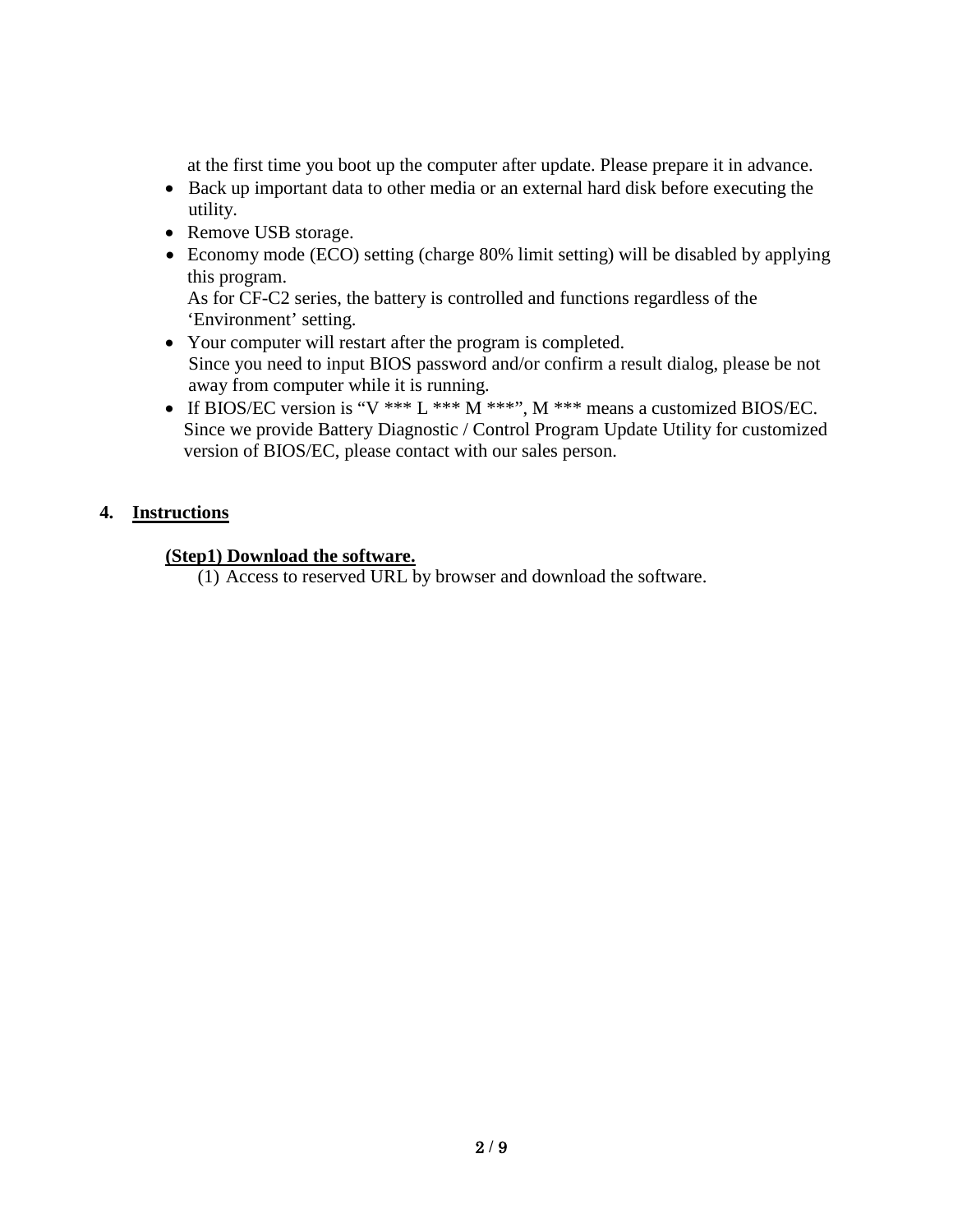|                                                              | <b>Battery Diagnostic / Control Software</b>                                                                                                                                                                                                                                                                                                                                    |  |
|--------------------------------------------------------------|---------------------------------------------------------------------------------------------------------------------------------------------------------------------------------------------------------------------------------------------------------------------------------------------------------------------------------------------------------------------------------|--|
|                                                              | Please check the model number list to select and fill in the required items. Check the screen and press "Download" button.                                                                                                                                                                                                                                                      |  |
| Please click here for installation instructions<br>[English] |                                                                                                                                                                                                                                                                                                                                                                                 |  |
|                                                              | [Note]<br>After the update finishes, the computer's product number and serial number, and the product number and serial number of<br>the battery, are sent to Panasonic's server. Personal information is not collected.<br>This data is used to track the update implementation status and to facilitate the update process, and it will not be used for<br>any other purpose. |  |
|                                                              | Check the model to download. (multiple choices allowed) *Required                                                                                                                                                                                                                                                                                                               |  |
|                                                              | $\Box$ All models included                                                                                                                                                                                                                                                                                                                                                      |  |
|                                                              | $\Box$ CF-S10/N10                                                                                                                                                                                                                                                                                                                                                               |  |
|                                                              | $\Box$ CF-SX1/NX1                                                                                                                                                                                                                                                                                                                                                               |  |
|                                                              | $\Box$ CF-SX2/NX2                                                                                                                                                                                                                                                                                                                                                               |  |
|                                                              | $\Box$ CF-SX3/NX3                                                                                                                                                                                                                                                                                                                                                               |  |
|                                                              | $\Box$ CF-SX4/NX4                                                                                                                                                                                                                                                                                                                                                               |  |
|                                                              | $\Box$ CF-AX2                                                                                                                                                                                                                                                                                                                                                                   |  |
|                                                              | $\Box$ CF-AX3                                                                                                                                                                                                                                                                                                                                                                   |  |
|                                                              | $\Box$ CF-C2                                                                                                                                                                                                                                                                                                                                                                    |  |
|                                                              | Country <b>*Required</b>                                                                                                                                                                                                                                                                                                                                                        |  |
|                                                              | $\checkmark$                                                                                                                                                                                                                                                                                                                                                                    |  |
|                                                              | Company name <b>*Required</b>                                                                                                                                                                                                                                                                                                                                                   |  |
|                                                              | 100 characters or less                                                                                                                                                                                                                                                                                                                                                          |  |
|                                                              | Division name (Optional)                                                                                                                                                                                                                                                                                                                                                        |  |
|                                                              | 100 characters or less                                                                                                                                                                                                                                                                                                                                                          |  |
|                                                              |                                                                                                                                                                                                                                                                                                                                                                                 |  |
|                                                              | Download                                                                                                                                                                                                                                                                                                                                                                        |  |

| <b>Items</b>  | <b>Req</b> | <b>Details</b>                                         |  |
|---------------|------------|--------------------------------------------------------|--|
| Models        | Required   | Check the model(s) you need to download the program.   |  |
|               |            | You can download it for updating all model(s) you      |  |
|               |            | choose. If you need the program for all models, please |  |
|               |            | choose [All models included].                          |  |
| Country       | Required   | Choose your country from pull-down menu.               |  |
| Company name  | Required   | Input your company name correctly.                     |  |
| Division name | Optional   | If you need to manage computer individually at the     |  |
|               |            | multiple divisions in the same company, please input   |  |
|               |            | name of division.                                      |  |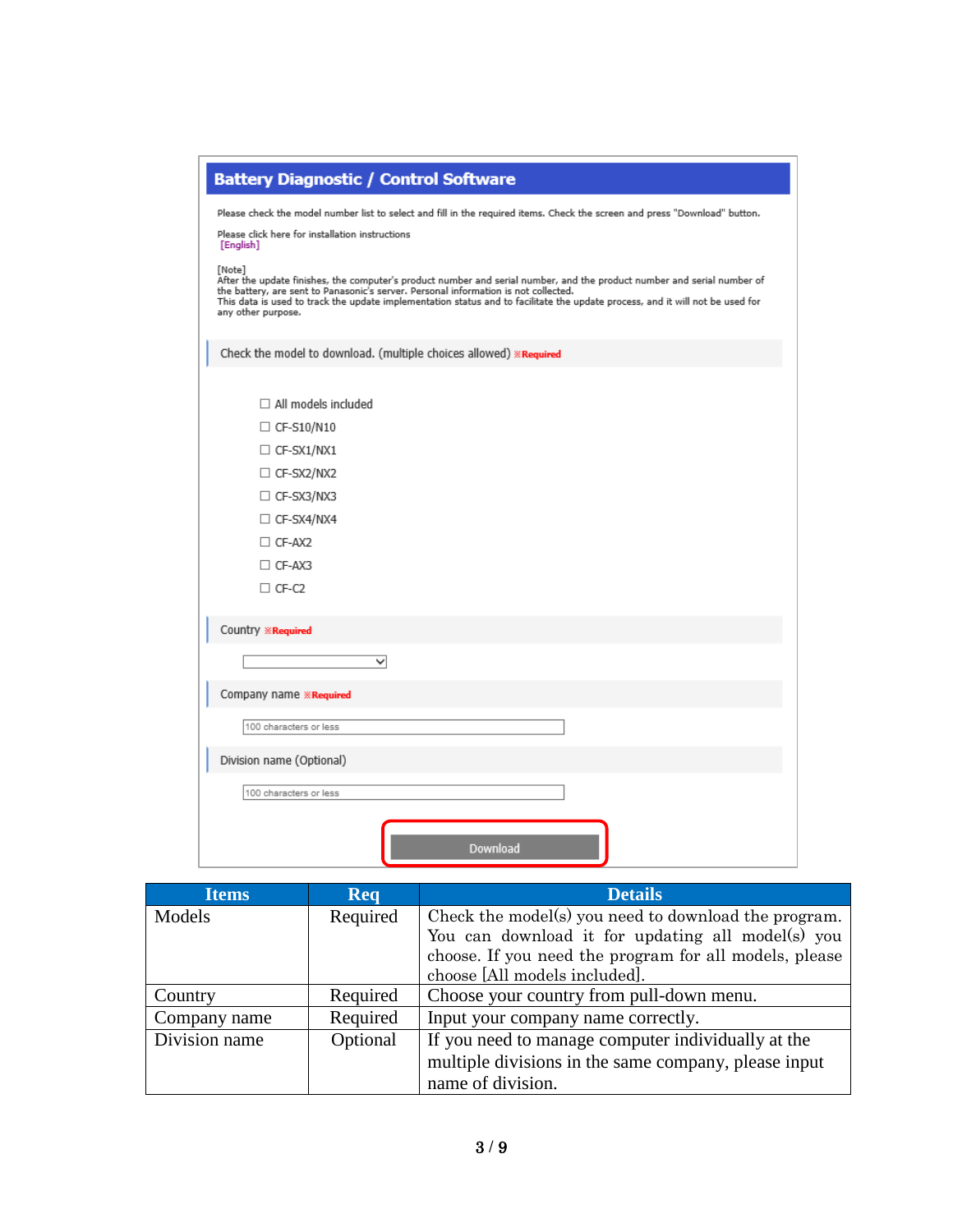### **(Step2) Unzip the downloaded file.**

(1) Unzip the downloaded zip file (eg Panasonic\_000000030.zip).



Reference: For "All models included" below.

#### **(Step3) Execute the update program in the unzipped file.**

- (1) Plug-in the AC adapter
	- 1. Battery MUST be more than 20%.
	- 2. Do not remove the AC adapter during the firmware update.
- (2) Execute "ECDandU.bat" in the destination folder.
- (3) Check the contents displayed on the confirmation screen and click [OK].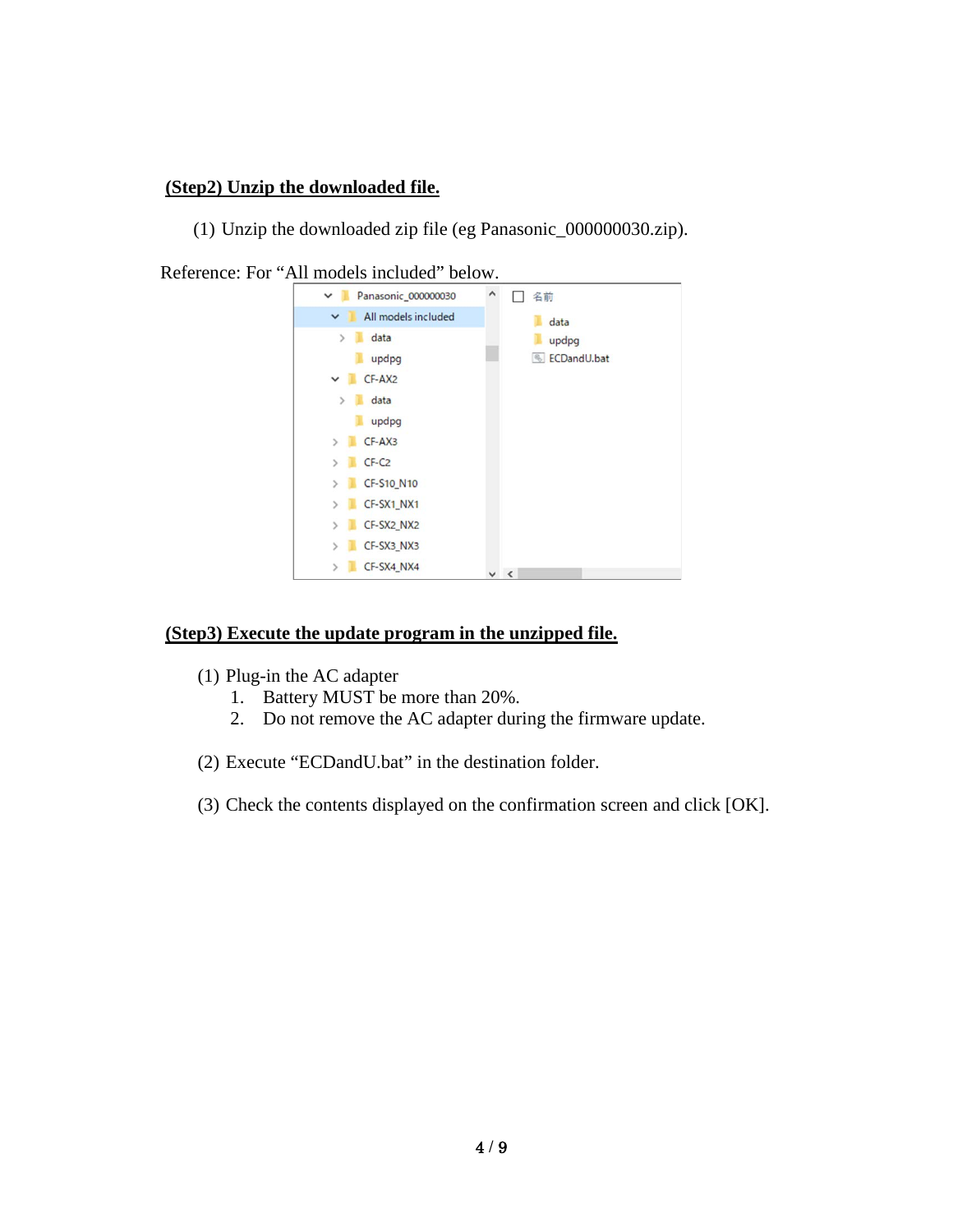| Battery Diagnostic / Control Program Update Utility                                                                                                                                                                                                                                                                                                                                                                                                                                                                                                                                                                                                    | × |  |
|--------------------------------------------------------------------------------------------------------------------------------------------------------------------------------------------------------------------------------------------------------------------------------------------------------------------------------------------------------------------------------------------------------------------------------------------------------------------------------------------------------------------------------------------------------------------------------------------------------------------------------------------------------|---|--|
| The firmware and the Battery Diagnostic / Control Program will be<br>updated.                                                                                                                                                                                                                                                                                                                                                                                                                                                                                                                                                                          |   |  |
| [Important]<br>- Before starting, ensure that AC adapter is connected and battery is<br>sufficiently charged.<br>- Do not touch the keyboard, mouse, touch panel, power switch, AC<br>adapter and battery while updating.<br>- The computer restarts multiple times before update finishes, then<br>"finished the update" screen is displayed. When desktop or start screen'<br>is displayed, do not touch anything. If "finished the update" screen is<br>not displayed after 3 minutes, press Windows key + L.<br>- If BitLocker drive encryption is in use, it may be suspended while<br>updating, but it will be re-enabled after update finishes. |   |  |
| [Note]<br>After update finishes, the unit product number, serial number, battery<br>product number and battery serial number will be sent to Panasonic<br>server. This data is used to track the update implementation status and<br>to facilitate the update process, and it will not be used for any other<br>purpose.<br>Click [OK] to restart the computer to start.                                                                                                                                                                                                                                                                               |   |  |
|                                                                                                                                                                                                                                                                                                                                                                                                                                                                                                                                                                                                                                                        |   |  |
| Cancel<br>ОК                                                                                                                                                                                                                                                                                                                                                                                                                                                                                                                                                                                                                                           |   |  |

After restarting, the update will start. **If desktop or start screen is displayed for 3 or more minutes, press Windows key + L.**

- (4) [Only for CF-SX4] Special message window will appear. Check notes carefully, and click [OK] to continue.
- (5) After updating BIOS/EC (or only EC), your computer will restart.
- (6) The following "finished the update" screen will be appeared when the update is successful. Confirm the value of "Embedded Controller version after update" is the same as that on Page1. **If "finished the update" screen is not displayed for 3 or more minutes, press Windows key + L.**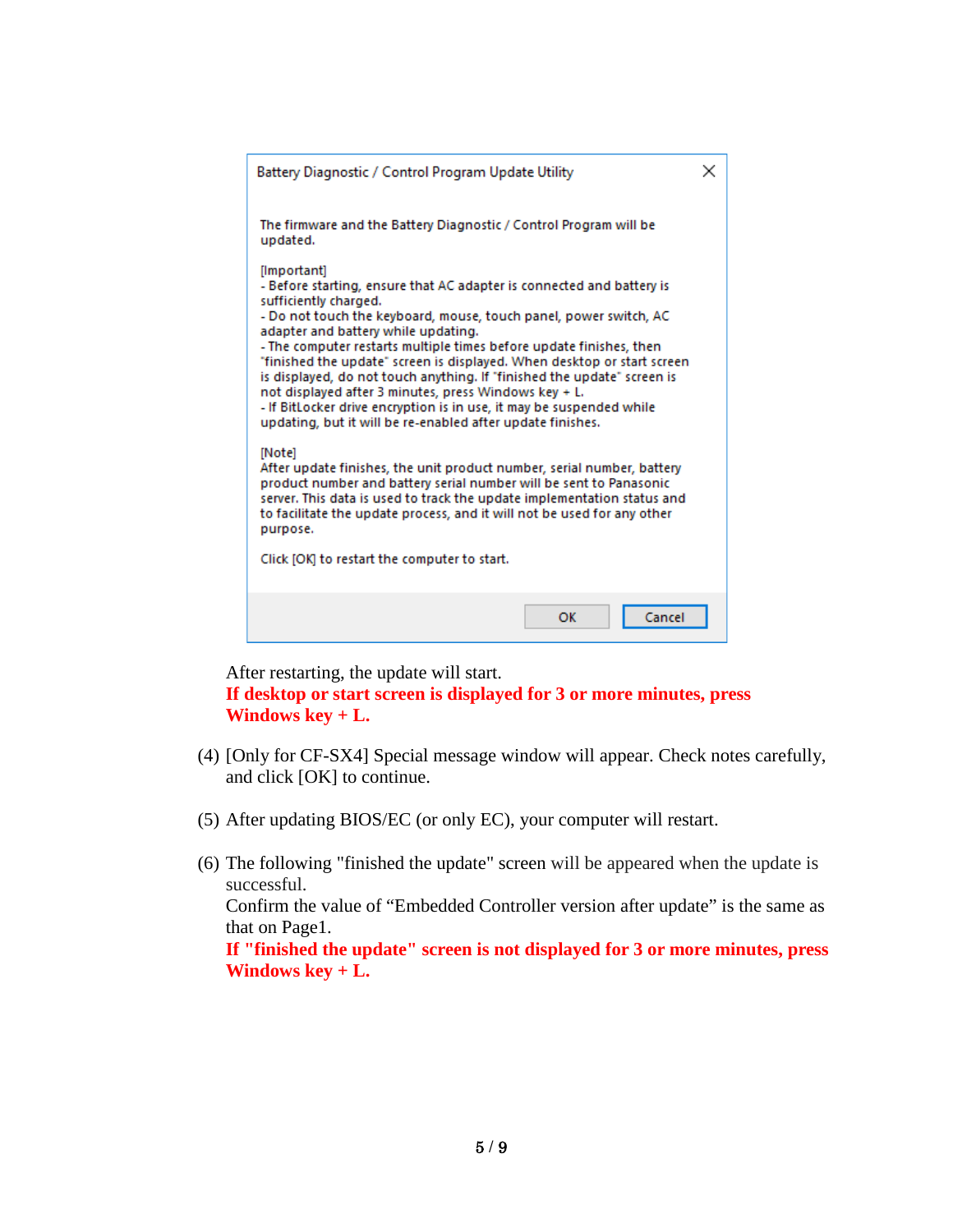

(7) Click [OK] to restart computer.

**If a different type of message from the above screenshot is shown, please check "6.Error messages" below.**

#### **5. Verification**

#### **How to confirm BIOS/EC (or only EC) are installed successfully**

When the BIOS/EC (or only EC) is installed successfully, the following file is output. If the file exists, the installation is finished successfully.

Folder: %ProgramData%\Panasonic\ECDandU\ File name: success\_[Model number]\_[Serial number].mrk

#### **How to confirm the version of BIOS/EC (or only EC) after executing the Battery Diagnostic / Control Program Update Utility**

(1) Execute PC Information Viewer

Click (A)  $\blacksquare$ , then Click (B) "Panasonic" - (C)"PC Information Viewer".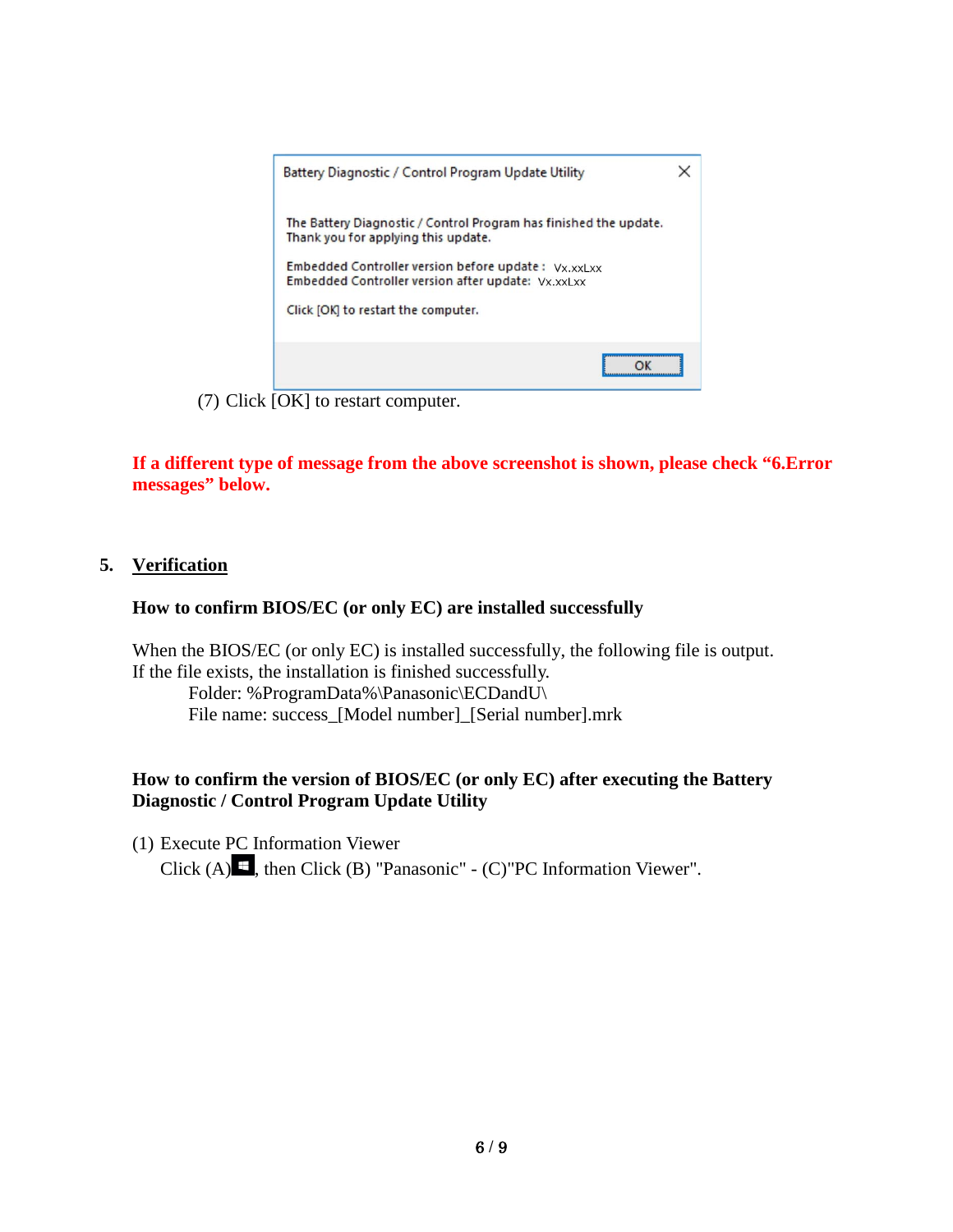

(2) Click the "Setup" tab, and check "BIOS" and "Embedded Controller" versions to make sure updated.

| PC Information Viewer      |                       |           |                       |                         |              |
|----------------------------|-----------------------|-----------|-----------------------|-------------------------|--------------|
| <b>PC</b> Status           | <b>Battery Status</b> |           | <b>Power Options</b>  | <b>SMBIOS Data</b>      |              |
| <b>Drivers</b>             | Programs 1            | Programs2 | Setup                 | <b>Hard Disk Status</b> |              |
| Item                       |                       |           | Value                 |                         |              |
| Model No.                  |                       |           | <b>XXXXXXXX</b>       |                         |              |
| Serial No.                 |                       |           | <b>XXXXXX</b>         |                         |              |
| <b>OS Version</b>          |                       |           | <b>XXXXXXXX</b>       |                         |              |
| Pen and Touch              |                       |           | <b>XXXXX</b>          |                         |              |
| <b>BIOS</b>                |                       |           | Vxx.Lxx               |                         |              |
| <b>BIOS Configuration</b>  |                       |           | XXXX-XXXX-XXXX        |                         |              |
| <b>Embedded Controller</b> |                       |           | Vxx.Lxx               |                         |              |
| Intel(R) ME Firmware       |                       |           | X.X.X.XXXX            |                         |              |
| <b>Preinstall Version</b>  |                       |           | <b>XXXXXXXXXXXXXX</b> |                         | $\checkmark$ |
| $\overline{\phantom{a}}$   |                       |           |                       |                         | ⋗            |
|                            | Save                  |           | About                 |                         |              |
|                            |                       |           | ок                    |                         | Cancel       |

Please confirm that it is the version described on page 1/9 [Table 1].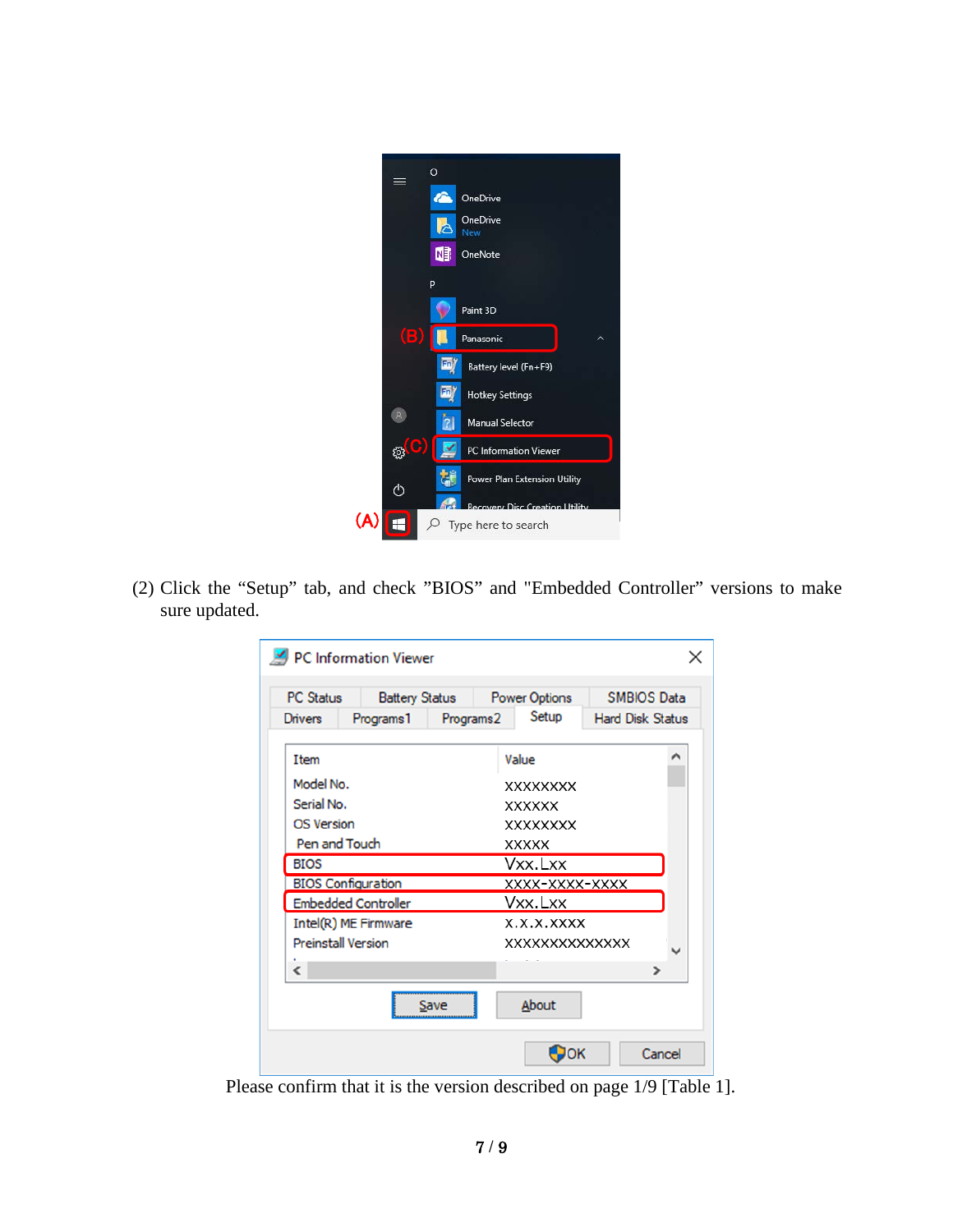# **6. Error messages**

| ⊠<br><b>Battery Diagnostic/Control Program Update Utility</b>                                                                                                                                                                                                 |                                                                                                                                      |
|---------------------------------------------------------------------------------------------------------------------------------------------------------------------------------------------------------------------------------------------------------------|--------------------------------------------------------------------------------------------------------------------------------------|
| The latest Battery Diagnostic/ Control Program has<br>already been installed.<br>Thank you for checking.                                                                                                                                                      | Update is not needed because the latest Battery<br>Diagnostic / Control Program has already been<br>installed.                       |
| Embedded Controller version: Vx.xx Lxx                                                                                                                                                                                                                        | Click [OK] and close the update utility.                                                                                             |
| ОΚ                                                                                                                                                                                                                                                            |                                                                                                                                      |
| ⊠<br><b>Battery Diagnostic/Control Program Update Utility</b>                                                                                                                                                                                                 |                                                                                                                                      |
| Failed to access System Interface Device - 0021 (or<br>Panasonic Misc Driver).                                                                                                                                                                                | Mandatory drivers for Panasonic computer may not be                                                                                  |
| Confirm that System Interface Device - 0021 (or<br>Panasonic Misc Driver) is enabled.                                                                                                                                                                         | installed.<br>Install the System Interface Device Drivers (or<br>Panasonic Misc Driver).                                             |
| ОΚ                                                                                                                                                                                                                                                            |                                                                                                                                      |
| ⊠<br>Battery Diagnostic/Control Program Update Utility                                                                                                                                                                                                        |                                                                                                                                      |
| This computer is compatible with the Battery<br>Diagnostic / Control Program update, but, due to the<br>custom firmware installed on the unit, the utility<br>cannot be updated.<br>BIOS version: Vx.xx Lxx Mxx<br>Embedded Controller version: Vx.xx Lxx Mxx | Please contact your information system department or<br>our sales office.                                                            |
| ОΚ                                                                                                                                                                                                                                                            |                                                                                                                                      |
| ⊠<br>Battery Diagnostic/Control Program Update Utility                                                                                                                                                                                                        |                                                                                                                                      |
| This application program does not work properly<br>under the current version of Windows.                                                                                                                                                                      | Supported OS are Windows7, Windows8.1 and<br>Windows10.<br>Please contact your information system department or<br>our sales office. |
| ОΚ                                                                                                                                                                                                                                                            |                                                                                                                                      |
| ⊠<br>Battery Diagnostic/Control Program Update Utility                                                                                                                                                                                                        | To suspend BitLocker Drive Encryption on an                                                                                          |
| Failed to suspend the BitLocker drive encryption on<br>the unit.                                                                                                                                                                                              | operating system drive                                                                                                               |
| <action needed=""><br/>Manually suspend BitLocker drive encryption and re-<br/>run the Update Utility.<br/>ОК</action>                                                                                                                                        | Click Start, click Control Panel, click System and<br>1.<br>Security, and then click BitLocker Drive<br>Encryption.                  |